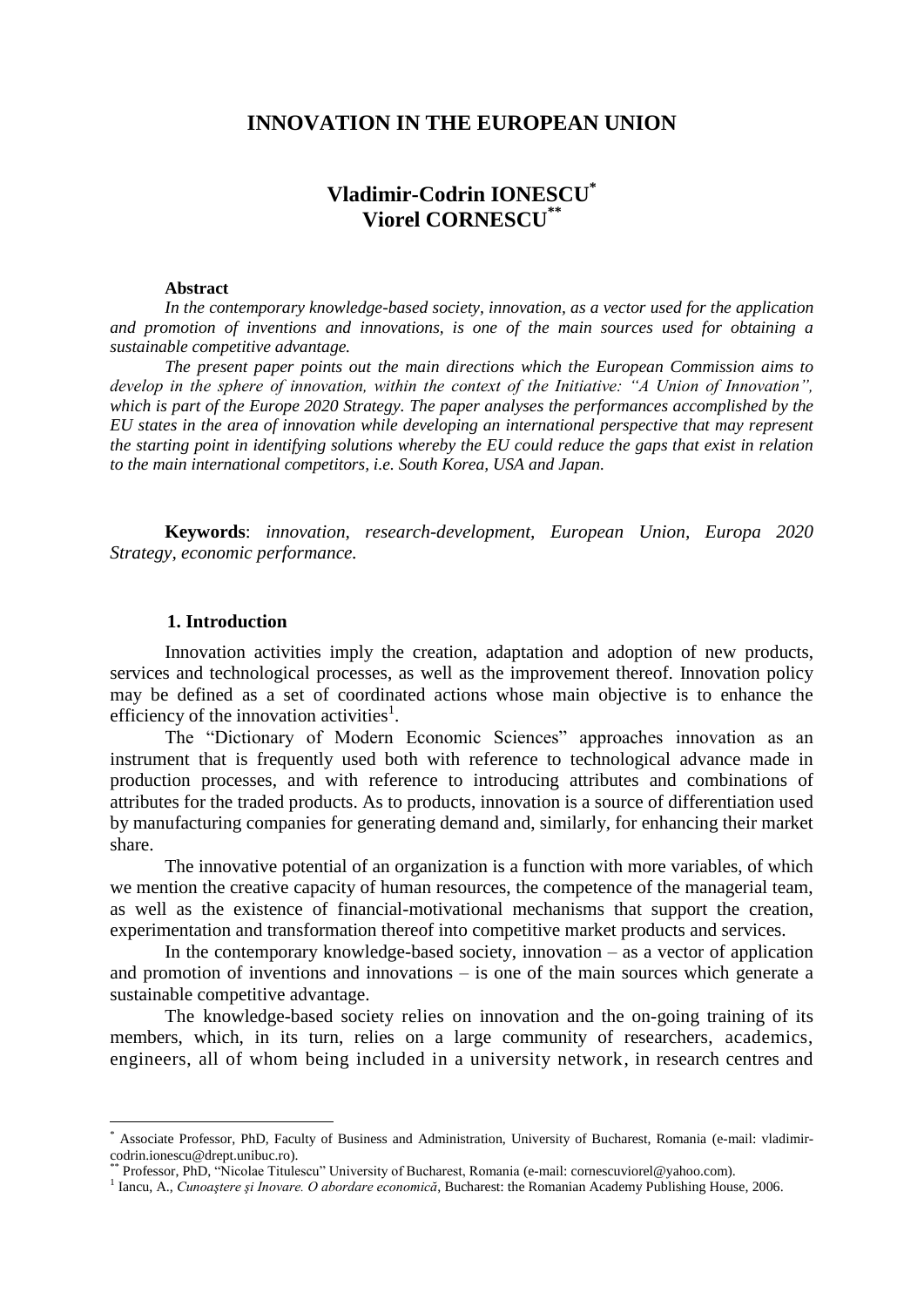innovation-oriented companies that offer high-technology products and services and that use and process information<sup>2</sup>.

Innovation was one of the main topics approached at the  $6<sup>th</sup>$  edition of the World Science Forum<sup>3</sup> held at Rio de Janeiro on  $24^{\text{th}}$ -27<sup>th</sup> November 2013. Thus, the "Declaration of the World Science Forum" presents five recommendations, of which two refer to innovation activities:

- $\triangleright$  training for reducing inequality and promoting sustainable science and innovation worldwide;
- $\triangleright$  ethical and responsible attitude in research and innovation.

In the epoch of worldwide science, scientific authority must continuously implement self-analysis and self-assessment in relation to the responsibilities, duties and behaviour rules that are specific to the field of research and innovation.

When selecting and implementing research-development and innovation projects (RD&I) that are supported by governments (administrations) or private companies, science promoters and scientists, as well, are primarily responsible for maintaining a constant longterm interest in morality and society and secondly they are responsible for maintaining a constant interest in the short-term economic and political interests. Social inclusion, as a keypart of sustainable development, is an absolute necessity for scientific research, technology and innovation<sup>4</sup>.

### **2. Innovation, an essential coordinate for Europe 2020 Strategy**

In 2010, the European Commission adopted Europe 2020 Strategy, which is structured on 3 major coordinates<sup>5</sup>:

- intelligent growth development of a knowledge  $\&$  innovation-based economy;
- $\triangleright$  sustainable growth promotion of a more efficient, more competitive and more environmentally-friendly economy as regards the use of resources;
- $\triangleright$  growth which facilitates inclusion promotion of an economy with a high employability rate, which may ensure economic, social and territorial cohesion.

These three important axes of development support each other and represent a general perspective over the  $21<sup>st</sup>$  century European social market economy.

Intelligent growth implies the consolidation of knowledge and innovation, as essential vectors for society and the knowledge-based economy. In order to achieve this objective, it is necessary to implement the following measures:

- enhancement of quality in the educational systems;
- enhancement of performances in research activity;
- promotion of innovation and transfer of knowledge within the EU space through IT and communication technology;
- developing the entrepreneurial spirit, which is opportunity-oriented and which adapts to the users' needs on the market.

One of the seven initiatives set forth in the Europe 2020 Strategy is the initiative: "A Union of Innovation". The objective of this initiative is represented by the orientation of

<sup>2</sup> World Science Forum, **Knowledge and Future***, Budapest: 5th-7th November 2009.*

<sup>&</sup>lt;sup>3</sup> The World Science Forum (WSF) is an event organized every other year under the aegis of the President of Hungary, the Managing Director of UNESCO, the President of the European Commission and the President of the International Scientific Council. In its first edition, WSF was organized in a different country, i.e. not in Hungary, as part of a strategy which was meant to reflect the modifications incurred in the landscape of science and in order to help the forum benefit from the contribution and the accomplishments of the scientific powers set up at scientific initiatives and, finally, in order to promote the forum in other regions.

<sup>4</sup> World Science Forum, *Science for Global Sustainable Development*, Rio de Janeiro, 24-27 November 2013.

<sup>5</sup> European Commission, *Europe 2020*, Brussels, 2010.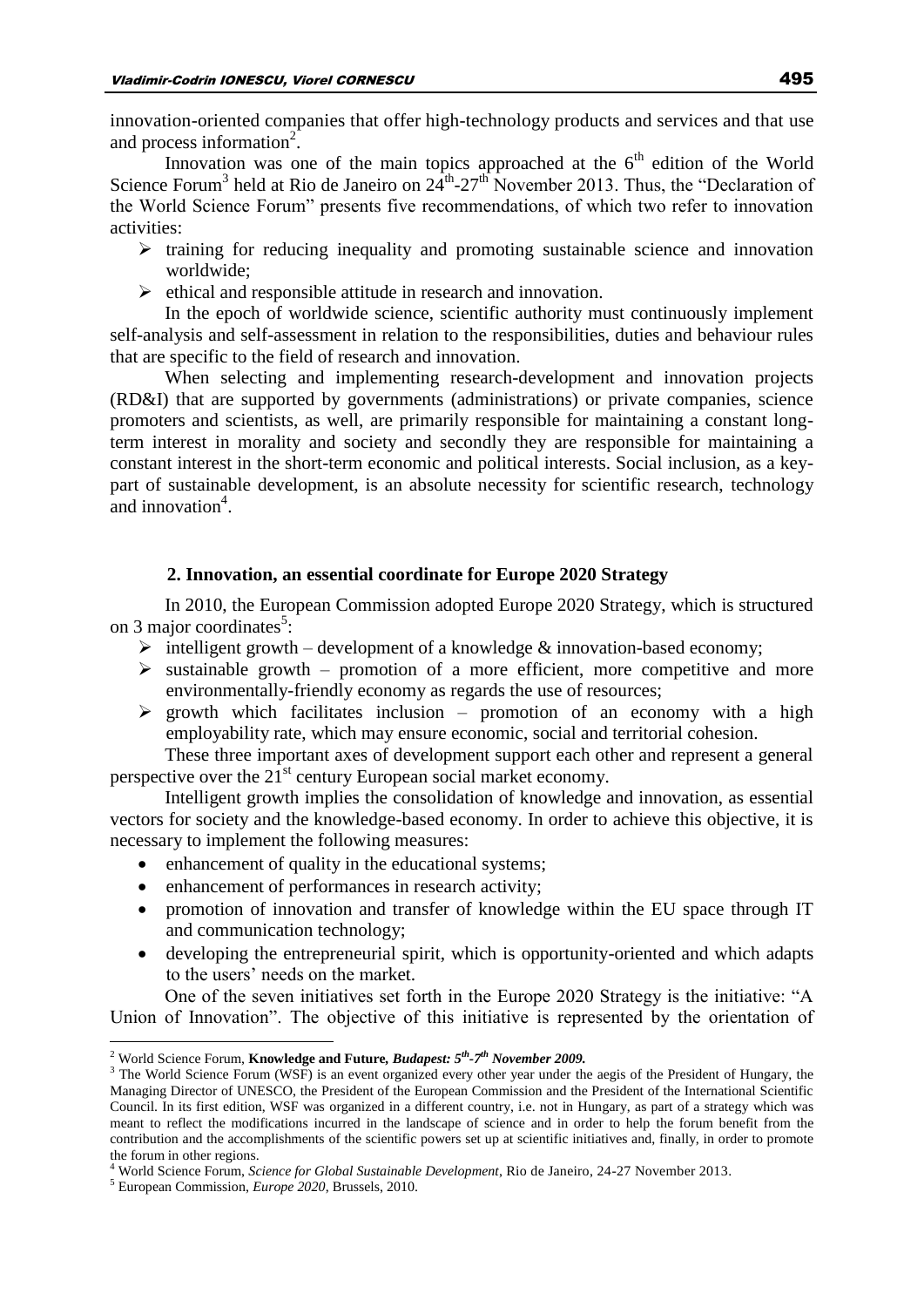research-development and innovation policy towards the challenges of the contemporary society, i.e. climate changes, energy and the efficient use of resources, health and demographic changes. Each link in the innovation chain should be reinforced for all activities ranging from fundamental research to trading. The European Commission is going to take measures like:

- completing the creation of a European Space for Research, creating a strategic agenda for research that is centred on a set of priorities, of which we mention energetic security, transports, climate changes, the efficient use of resources, health and aging, ecological means of production and land management;
- improving the innovation conditions-framework for the business environment, the setting up of a European Unique Patent, a Court of law with jurisdiction in the matters of patents, modernization of the copyright and trademark protection framework, improving access of SMEs to copyright, speeding up the implementation of interoperation standards, facilitating access to capital and the full usage of policies for secondary demand, e.g. through public acquisitions and intelligent regulations;
- launching European partnerships in the area of innovation between EU and national levels in order to speed up development and the use of technologies that are necessary for coping with challenges;
- reinforcement and further development of the role played by EU instruments in supporting innovation (e.g., structural funds, rural development funds, the Framework Programme - Research - Development, the Framework Programme – Competitiveness and Innovation, Plan SET), including through a closer collaboration with the European Bank for Investments through the simplification of administrative procedures in order to facilitate access to finance, especially for SMEs;
- promoting partnerships for knowledge and consolidation of the connections existing between education, enterprises, research and innovation, including through the European Institute for Innovation and Technology (EIT), as well as promoting the entrepreneurial spirit by supporting young innovating companies.

## **3. Performances of EU states within the area of innovation**

The program of the Innovation Union, 2014 edition, designed by the General Directorate "Enterprises and Industry" within the European Commission, groups EU states into four categories as to the performances they obtained in the innovation activities<sup>6</sup>:

- $\triangleright$  Denmark (DK), Finland (FI), Germany (DE) and Sweden (SE) are "leaders in the area of innovation"; their innovation performances are much higher than the average level recorded within the EU;
- Austria (AT), Belgium (BE), Cyprus (CY), Estonia (EE), France (FR), Ireland (IE), Luxembourg (LU), the Netherlands (NL), Slovenia (SI) and the United Kingdom (UK) are "supporters of innovation", who obtained performances in the area of innovation that are above the average level or close the average level reached by the EU countries;
- $\triangleright$  Croatia (HR), the Czech Republic (CZ), Greece (EL), Hungary (HU), Italy (IT), Lithuania (LT), Malta (MT), Poland (PL), Portugal (PT), Slovakia (SK) and Spain (ES) are "moderate innovators"; they recorded performances in the area of innovation that are below the average level reached by EU states;

<sup>6</sup> European Commission, Directorate-General for Enterprise and Industry, *Innovation Union Scoreboard 2014*, Brussels, 2014.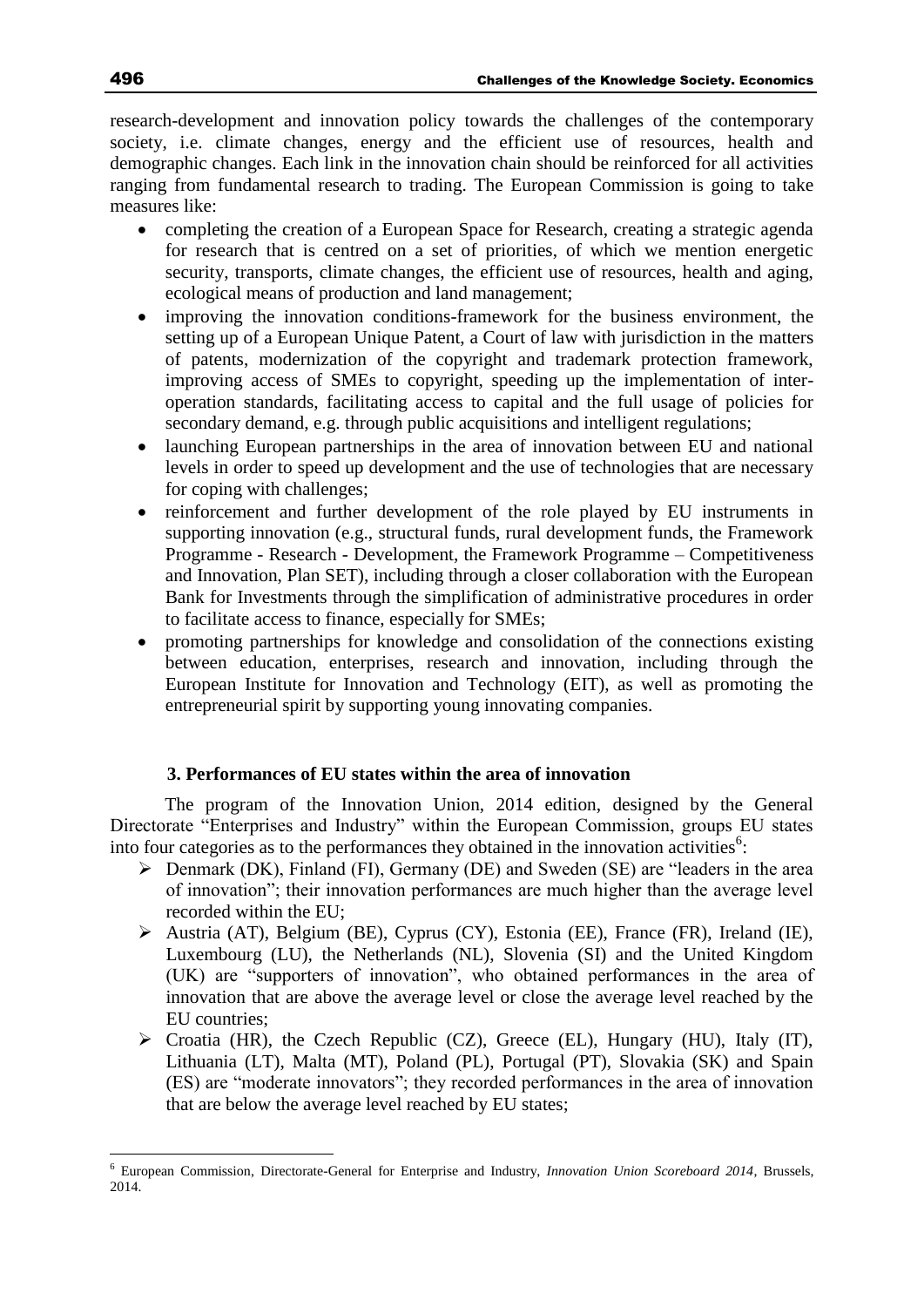$\triangleright$  Bulgaria (BG), Latvia (LV) and Romania (RO) fall into the category of "modest innovators", whose results in the area of innovation are significantly much lower than the average reached by EU states.

This classification of EU states from the perspective of the innovation performances that they reached relies on 25 indices, which belong to three basic groups:

 $\checkmark$  enablers (human resources; open, excellent and attractive research systems; finance and support);

 $\checkmark$  firm activities (firm investments; linkages & entrepreneurship; intellectual assets);



Modest innovations Moderate innovations Innovation followers Innovation Leaders **Figure 1. EU Member States' innovation performance7**

The states belonging to the first group have excellent results that clearly rank them above the EU average in the innovation key-domains, from higher education and research systems, which imply innovating and active intellectual trading activities, to innovation accomplished within SMEs and the economic effects thereof, a fact which illustrates balanced national research and innovation systems.

The classification made within the European Union is relatively stable for Sweden, which appears as a leader, and which is followed by Denmark, Germany and Finland; these four countries grant the biggest financial resources for research and innovation. Portugal, Estonia and Latvia have recently recorded the most significant progress in the area of research and innovation, while Poland is the only country that evolved from the category of "modest innovators" to the one of "moderate innovators".

As to the countries which do not belong to the EU space, it is interesting to notice the fact that Switzerland remains a leader in the area of innovation, recording the best results in 9 of the 25 indices used for classifying states from the point of view of performances obtained in innovation. Island is also above the EU average, having the status of "innovation follower", while Norway and Serbia are "moderate innovators"; Macedonia, a country belonging to the former Republic of Yugoslavia, and Turkey belong to the category of "modest innovators".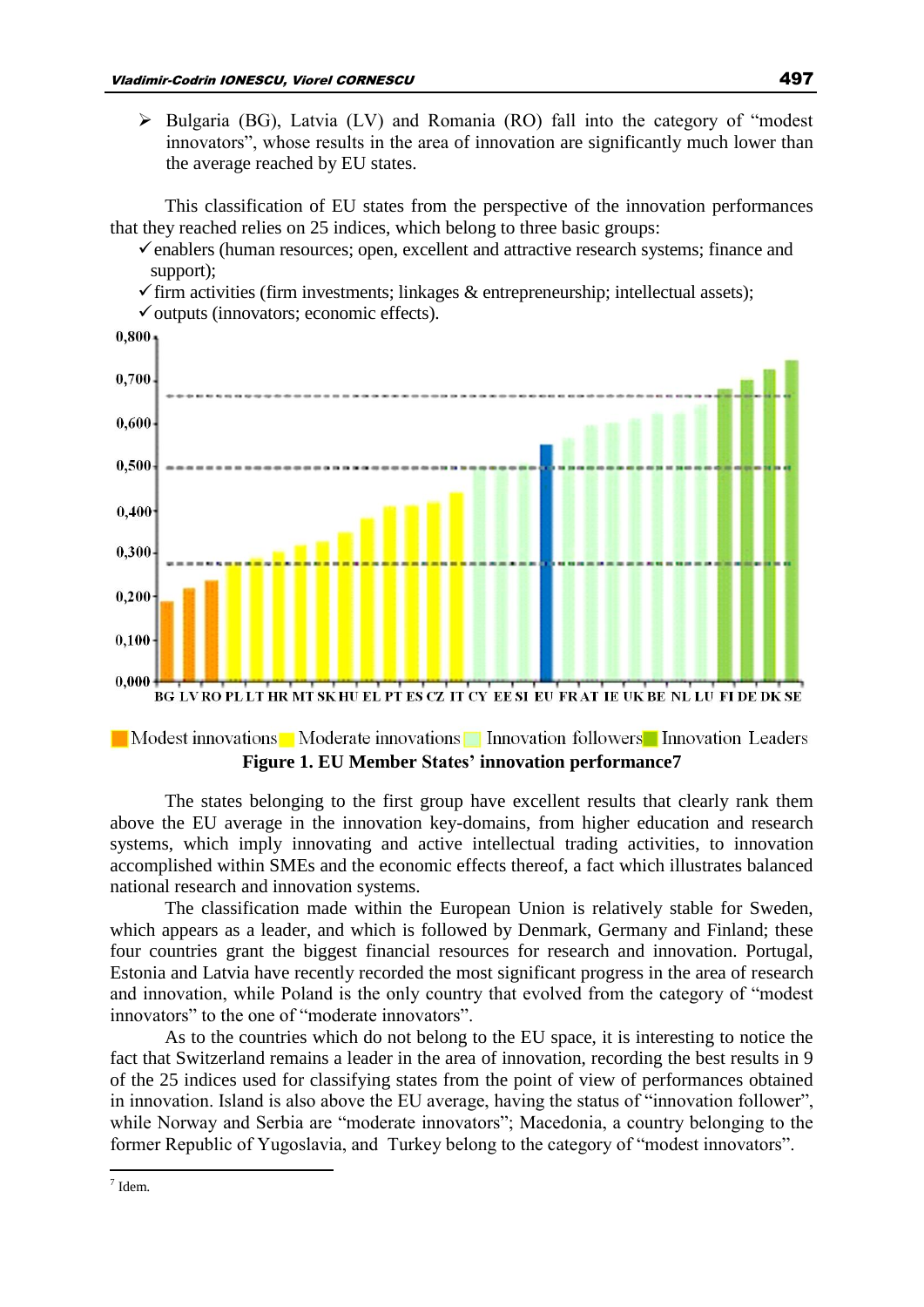At regional level, one can notice that the most innovative regions of the EU are, basically, identical with the most innovating states. However, 14 countries have performance groups and 4 member-states (France, Portugal, Slovakia and Spain) have regions in 3 regional performance groups, a fact which indicates differences in the area of performance and innovation, which are more visible within those states. It is only Austria, Belgium, Bulgaria, the Czech Republic and Greece (which belong to the EU), as well as Switzerland (which does not belong to the EU), that have a relatively homogenous performance in innovation because all the regions in those countries belong to the same performance group<sup>8</sup>.

#### **4. An international perspective**

At international level, the EU is exceeded by South Korea, USA and Japan, which currently are undoubtedly leaders in the area of innovation. The performances recorded by the first two countries, South Korea and the USA are 17% higher than the results recorded by the EU, while Japan has recorded performances that are 13% higher than the ones recorded with the EU area.

The main innovation leaders, USA, Japan and South Korea are ahead the EU especially as to the indices that measure enterprise activity, expenditures made for research and development, publications edited in collaboration by the public-private sectors and the patent applications for PCT, including as regards the results obtained in education that are measured through "the percentage of the population that has graduated a university"<sup>9</sup>.



The performances of the EU in the area of innovation are superior to Australia and Canada, whose results represent 62%, respectively, 79% of the EU performances in the domain.

<sup>8</sup> European Commission, Directorate-General for Enterprise and Industry, *Regional Innovation Scoreboard 2014*, Brussels, 2014.

<sup>&</sup>lt;sup>9</sup> European Commission, Innovation performance: EU Member States, International Competitors and European Regions compared, Brussels, 2014.

 $10$  Idem.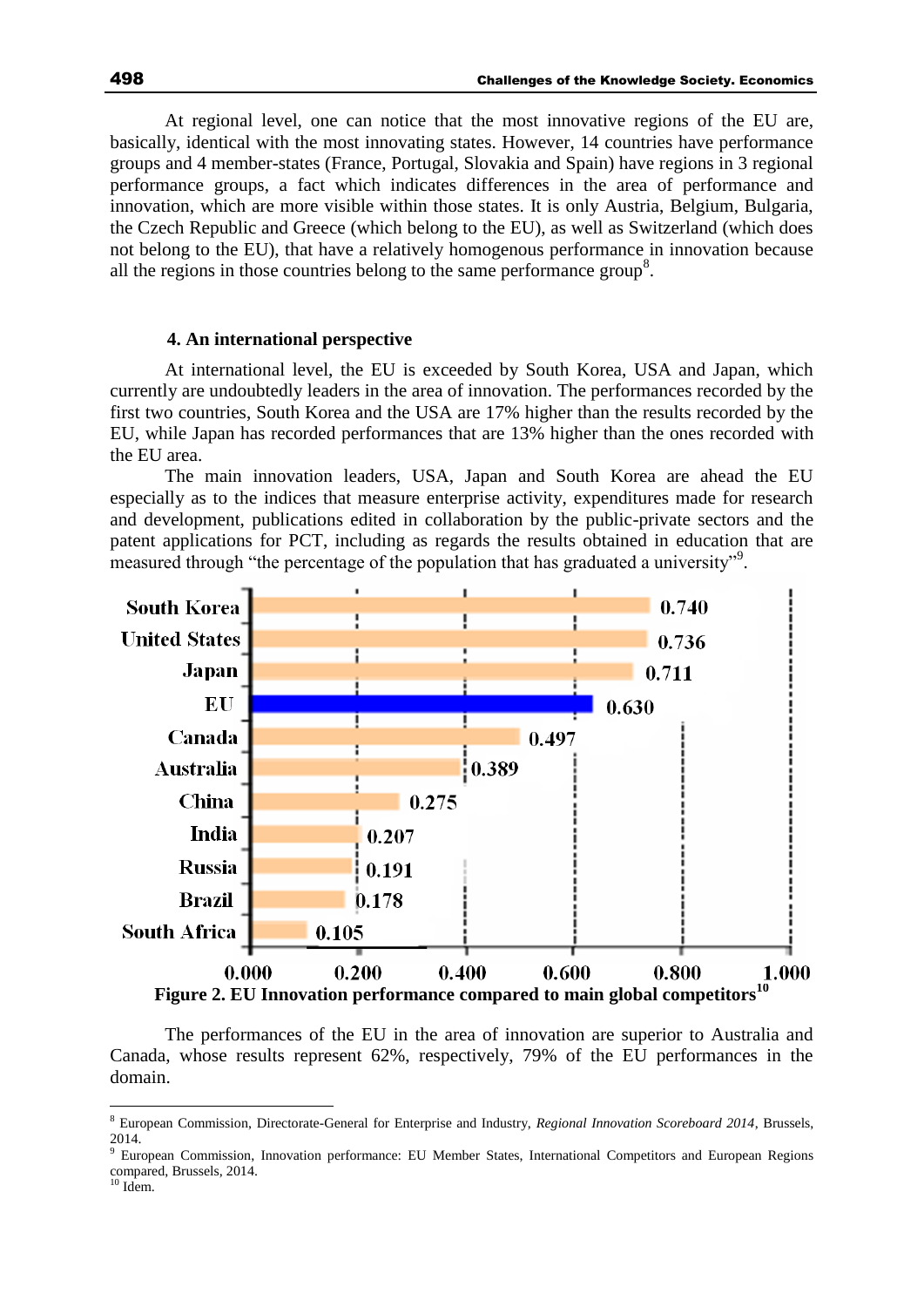Similarly, the EU is one step ahead in comparison with the BRICS countries group, made up of Brazil, Russia, India, China and South Africa. The gap between the EU and the BRICS countries is increasing with only one exception, i.e. China, the second economic power of the world, whose performance in the area of innovation amounts to 44% of the level reached by the EU; however, this gap tends to diminish because the results obtained in the area of innovation advance with a higher speed in comparison with the EU area.

Consequently, the EU must continue to make efforts as regards the cooperation of EU member states in the domains of education, culture, enterprises and employability, developing the young people's entrepreneurial spirit, and developing innovative behaviour within public and private organizations.

In this context, Antonio Tajani, the Commissioner for industry and entrepreneurship and Deputy President of the European Commission, declared: "The general spread of innovation in the entire European space remains a priority if we wish to achieve our industrial policy objective according to which, until 2020, at least 20% of the EU GDP could be generated by the manufacturing industry. A large number of enterprise investments, a higher demand of European innovating solutions and less numerous obstacles in the commercial exploitation of innovations are essential for ensuring growth. We need more innovating enterprises and a framework that supports growth and facilitates the successful transfer of innovations to the market"<sup>11</sup>.

Similarly, Máire Geoghegan-Quinn, the Commissioner for research, innovation and science, declared: "The dashboard confirms once more that investments in research and development enhance economic performance. With a budget of about 80 billion EURO for the next 7 years, the new research and innovation Program, Horizon 2020, is going to help us maintain this dynamic. It is necessary for us to increase the innovation investments in the entire European Union so that, by 2020, innovations will have amounted to a 3% level of the  $GDP<sup>12</sup>$ "

#### **5. Conclusions**

Innovation was one of the most debated topics at the  $6<sup>th</sup>$  edition of the World Science Forum, held at Rio de Janeiro from  $24<sup>th</sup>$  -27<sup>th</sup> November 2013. The "Declaration of the World Science Forum" contains five recommendations, of which two refer to the innovation activities: training for reducing inequality and promoting sustainable world science and innovation; ethical and responsible behaviour in research and innovation.

One of the seven initiatives comprised by the Europe 2020 Strategy is the Initiative: "A Union of Innovation". The objective of this initiative is political orientation in the sphere of research - development and innovation towards the challenges of the contemporary society, such as climate changes, energy and the efficient use of resources, health and demographic changes.

In the area of innovation, the hierarchy of the EU states is relatively stable, with Sweden as a leader, followed by Denmark, Germany and Finland, these four countries allotting the highest funds for research and innovation. Portugal, Estonia and Latvia have

<sup>11</sup> European Commission, *Press conference on the 2014 Innovation Union Scoreboard and the Regional Innovation Scoreboard reports*, Brussels, 2014 (my translation); original text: "Generalizarea inovării la întreaga Europă rămâne o prioritate, dacă se dorește atingerea obiectivului nostru de politică industrială ca, până în 2020, cel puțin 20% din PIB-ul UE să fie generat de industria producătoare. Mai multe investiții ale întreprinderilor, o cerere mai puternică de soluții inovatoare europene și mai puține obstacole în calea exploatării comerciale a inovațiilor sunt esențiale pentru creștere. Avem nevoie de mai multe întreprinderi inovatoare și de un cadru favorabil creșterii pentru a asigura tranziția cu succes a inovațiilor înspre piaţă."

 $^{12}$  Idem; original text: "Tabloul de bord confirmă, încă o dată, că investițiile în cercetare și dezvoltare aduc beneficii în ceea ce privește performanța economică. Cu un buget de aproape 80 de miliarde de euro pentru următorii șapte ani, noul program de cercetare și inovare Orizont 2020 ne va ajuta să menținem această dinamică. Este nevoie să creștem acum investițiile în inovare în întreaga Uniune Europeană, pentru ca, până în anul 2020, să ne atingem obiectivul de 3% din PIB."